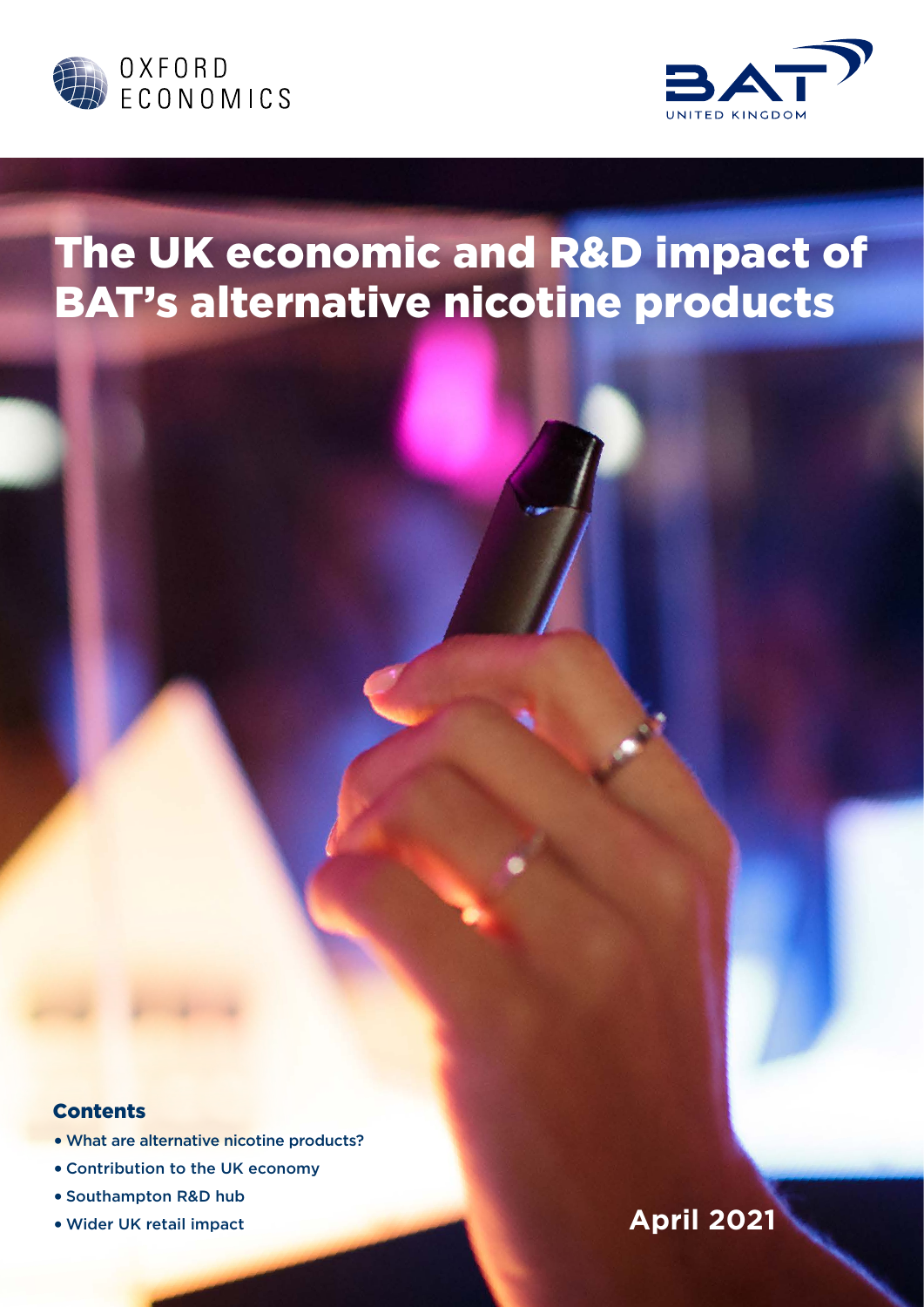

## **What are alternative nicotine products?**

Alternative nicotine products refer to a range of consumer products that don't burn tobacco to deliver nicotine to the user. Because there is no combustion and therefore no smoke, they are viewed as less risky alternatives to smoking tobacco cigarettes.1,2 Vapour products are the most popular category in the UK, followed by oral nicotine pouches. Neither of these products contain tobacco and are the focus of BAT's UK portfolio. Tobacco heating products are also available.

## **VAPOUR PRODUCTS**

These are handheld battery powered electronic devices which heat an "e-liquid" to create a vapour which can be inhaled.



This is a non-tobacco oral nicotine product made of plant-based cellulose material, nicotine and flavourings, which is placed under the lip.



## **TOBACCO HEATING PRODUCTS**

These are handheld batterypowered electronic devices that heat tobacco to generate a nicotine-containing aerosol with a tobacco taste, which the user inhales.

## **Reasons for using vapour products**



1

 $\blacksquare$  Aid to stop smoking<sup>3</sup>

- Perception that they are less harmful than cigarettes
- Cheaper than tobacco products
- Other

Source: ONS

**59%**

**of vapers in 2020 were ex-smokers. A further 38% were existing smokers who also vaped.**

Source: Action on Smoking and Health

## **How big is the market?**

**Vapour and tobacco heating product sales, total UK market, £m 2021**



### **Number of UK vapers**



1. Public Health England, *[Evidence review of e-cigarettes and heated tobacco products, 2018](https://assets.publishing.service.gov.uk/government/uploads/system/uploads/attachment_data/file/684963/Evidence_review_of_e-cigarettes_and_heated_tobacco_products_2018.pdf)*

2. House of Commons Science and Technology Committee, *[E-cigarettes, Seventh Report of Session 2017-19](https://publications.parliament.uk/pa/cm201719/cmselect/cmsctech/505/50502.htm)*

3. BAT's alternative nicotine products sold in the UK are not smoking cessation aids nor are they marketed as such.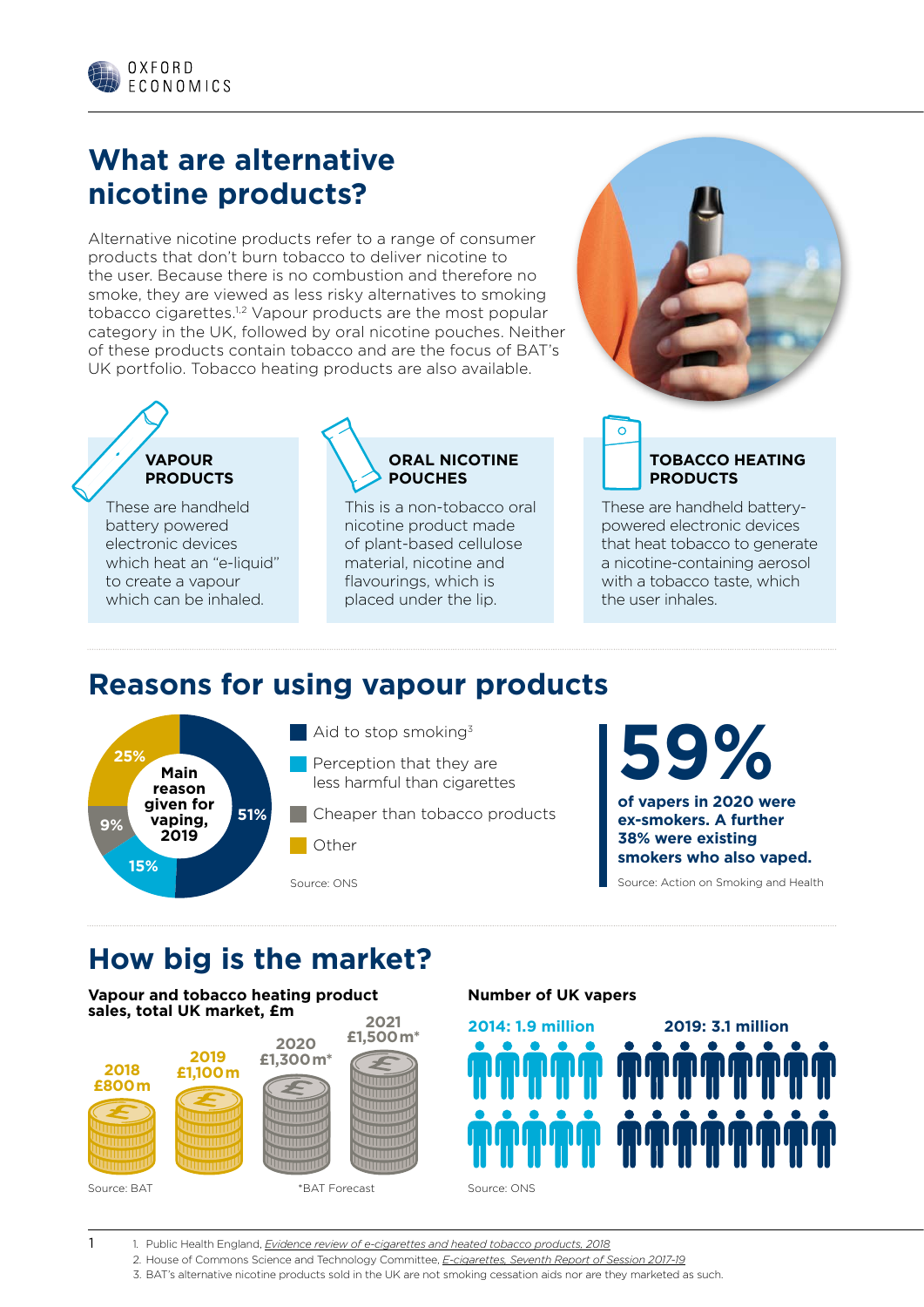

## **BAT's alternative nicotine products business has a significant impact on the UK economy**

BAT supports economic activity across the UK through its operations linked to alternative nicotine products. These operations include research and development (R&D), marketing and distribution, with the company's products sold through its own specialist vape stores and websites, as well as independent vape stores, convenience stores and supermarkets. In 2019, these operations contributed £360 million to UK GDP.

The impact on the economy occurs through four channels: the direct, indirect and induced impacts of BAT's own activity, plus the total impact arising from retailers, wholesalers and distributors selling the company's products.

## **BAT's footprint across UK**

In 2020, the company operated 65 vape stores with 200 staff.

● BAT vape store locations ● BAT global headquarters BAT R&D centre



**Total economic impact of BAT's UK alternative nicotine products, 2019**



 $\mathcal{L}$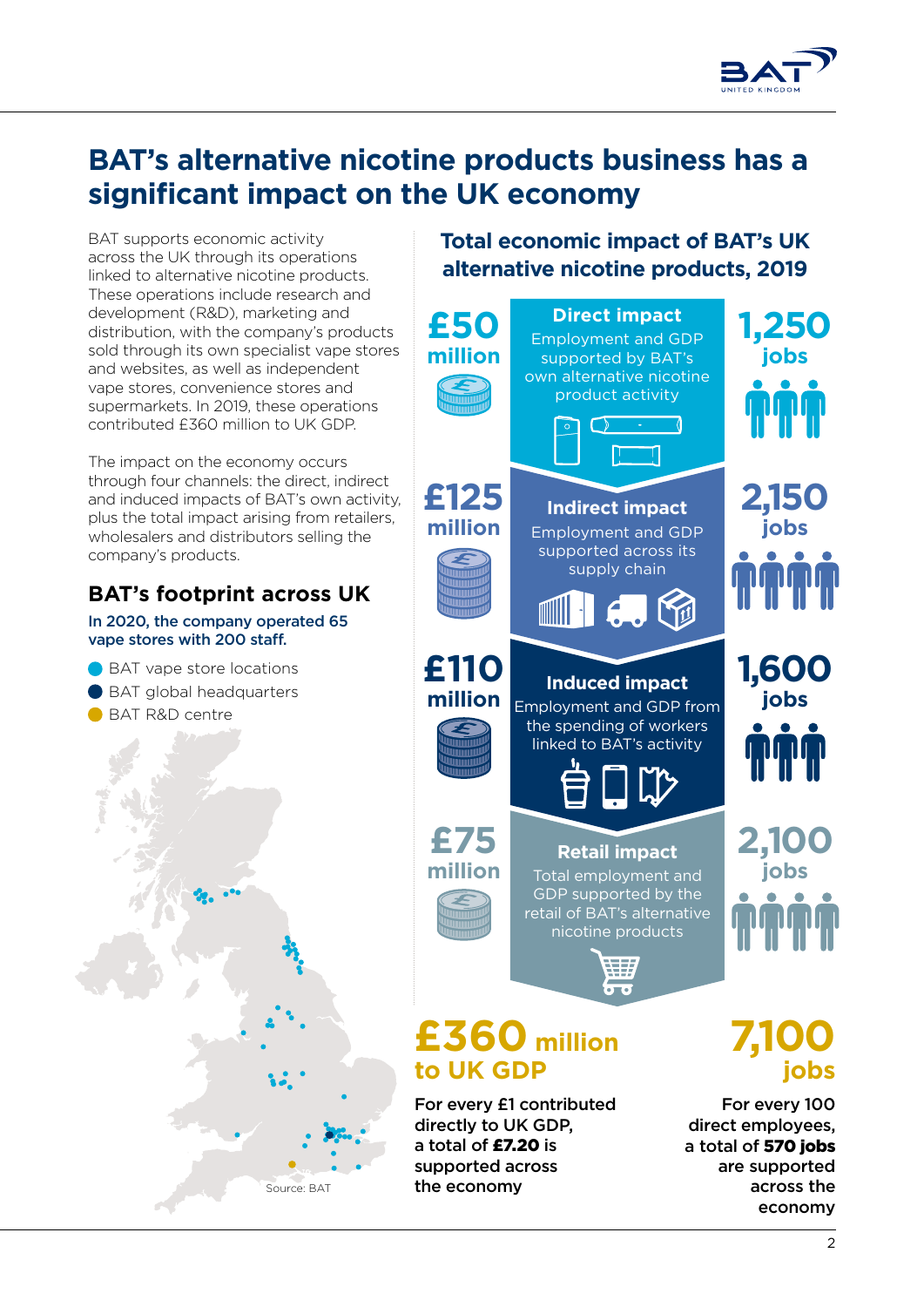

## **Southampton is a global hub for BAT's research into alternative nicotine products**

BAT's main global R&D centre for alternative nicotine products is based in Southampton. The company makes significant investments in research and science at this site, in areas ranging from battery technology and electronics, to biochemistry and pre-clinical toxicological trials.

Research spending at the site more than doubled between 2016 and 2020, and is expected to increase further in 2021. Of the company's 2,240 total UK employees, some 320 are highly skilled specialists working in R&D in Southampton.

The company's R&D operations supported a total contribution of £210m to UK GDP in 2019. This occurred through the research teams' direct activities alongside supply chain operations supported by R&D procurement and the economic impact of involved workers spending their wages.

## **BAT's research into the effects of vapour products**

The company's scientists have conducted 164 tests on its Vuse brand of vapour products to investigate the impact on users, including:



### **Behavioural science tests**

to understand how customers use the vapour product



## **Chemistry tests**

to analyse what chemicals are in the vapour



## **Biological tests**

to see how the vapour reacts with human cells

**Clinical tests 20**

to understand how vaping affects the whole body

BAT researchers concluded that these tests show that its Vuse ePen 3 vapour product emits 99% less toxicants than cigarettes.\*

\*Comparison to 1R6F ref cigarette in reference to 9 harmful components WHO recommends to reduce in cigarette smoke. This quality does not necessarily mean this product is less harmful than tobacco products

## **Annual BAT spending on R&D in the UK, nominal £m**





Source: BAT. Includes BAT R&D spending on alternative nicotine products in UK only.

## **BAT Investments Ltd. were the UK's**  seventh-largest **patent applicant to the Patent Cooperation Treaty in 2019.**

Source: WIPO UK country profile

**BAT filed more than** 170 **patent applications in the UK in 2019 on new alternative nicotine products inventions.** 

Source: BAT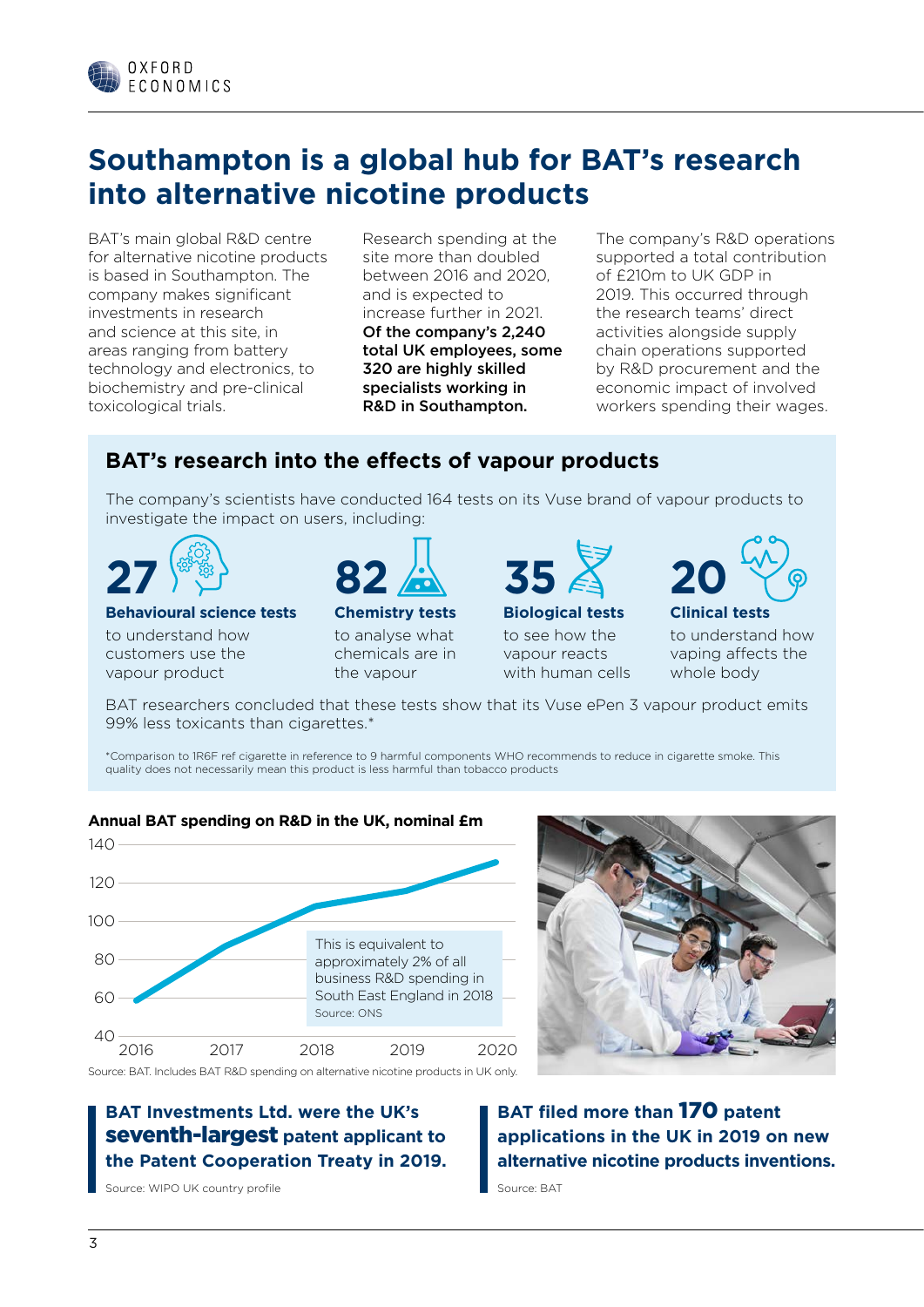

## **The sale of alternative nicotine products by the wider retail sector supports economic activity in the UK**

BAT is one of a large number of sellers of alternative nicotine products in the UK. The broader retail landscape for these products includes sales through traditional retailers such as supermarkets, though the majority of sales happen through websites and specialist vape stores. This retail activity supports further jobs and GDP contributions across the UK economy.

## **Alternative nicotine product sales channels,**



According to BAT estimates, alternative nicotine products are sold in:

- 24,500 independent convenience stores
- 7,400 petrol stations
- 5,000 pharmacies
- 1,200 independent vape stores
- 9,600 supermarkets





**Total economic impact of UK alternative nicotine products retail 20194**

| .<br>, | £280<br>million                                                                                                                                                                                                        | <b>Direct impact</b><br><b>Employment and</b><br><b>GDP</b> supported by<br>alternative nicotine<br>product retailing<br>$\Box$<br>$\Gamma$ if | 9,400<br>jobs                |
|--------|------------------------------------------------------------------------------------------------------------------------------------------------------------------------------------------------------------------------|------------------------------------------------------------------------------------------------------------------------------------------------|------------------------------|
|        | £260<br>million                                                                                                                                                                                                        | <b>Indirect impact</b><br><b>Employment and</b><br><b>GDP</b> supported<br>in retail supply<br>chains<br>$\epsilon$ .                          | 4,400<br>jobs<br><b>TTT</b>  |
|        | £265<br>million                                                                                                                                                                                                        | <b>Induced impact</b><br>Employment and<br>GDP supported by<br>the spending of<br>retail and supply<br>chain workers<br>$\Box \triangledown$   | 4,000<br>jobs<br><b>Tulu</b> |
|        | £805 million<br>17,80<br>to UK GDP<br>jobs<br>For every 100 direct<br>For every £1<br>contributed directly<br>employees, a total<br>to UK GDP, a total of<br>of 190 jobs are<br>£2.90 is supported<br>supported across |                                                                                                                                                |                              |

4. Our estimates capture the economic impact of the retailing of these goods, as well as the impact of BAT's own R&D and head office activity. The estimates exclude any impacts from the manufacturing, R&D and administrative activity of non-BAT RRP companies due to lack of available data.

across the economy

the UK economy